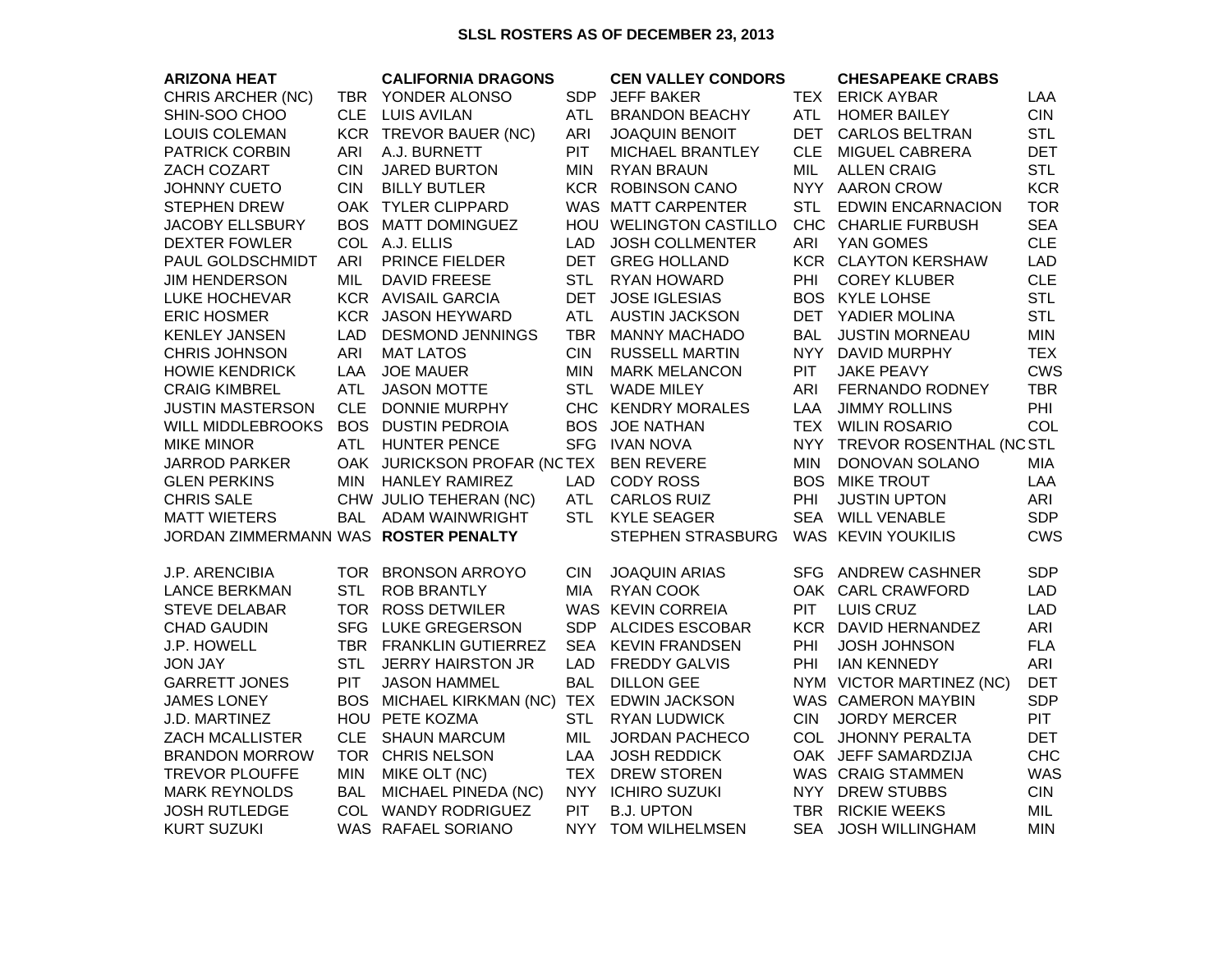## **SLSL ROSTERS AS OF DECEMBER 23, 2013**

| <b>EMERALD CITY OSPREY</b> |            | <b>GALAPAGOS TORTOISES</b>   |            | <b>JACKSON HOLE GUIDES</b> |            | <b>MALIBU WAVE</b>          |            |  |
|----------------------------|------------|------------------------------|------------|----------------------------|------------|-----------------------------|------------|--|
| <b>BRANDON BELT</b>        | <b>SFG</b> | PEDRO ALVAREZ                | <b>PIT</b> | <b>DOMONIC BROWN</b>       | PHI        | <b>GRANT BALFOUR</b>        | <b>OAK</b> |  |
| ADRIAN BELTRE              | <b>TEX</b> | <b>MATT CAIN</b>             | <b>SFG</b> | <b>CLAY BUCHHOLZ</b>       | <b>BOS</b> | <b>JAY BRUCE</b>            | <b>CIN</b> |  |
| <b>CHRIS CARTER</b>        |            | OAK ALEX COBB                | <b>TBR</b> | DYLAN BUNDY (NC)           | <b>BAL</b> | <b>AROLDIS CHAPMAN</b>      | <b>CIN</b> |  |
| BRANDON CRAWFORD SFG       |            | <b>IAN DESMOND</b>           |            | WAS STARLIN CASTRO         |            | CHC COCO CRISP              | <b>OAK</b> |  |
| YU DARVISH                 | <b>TEX</b> | <b>ANDRE ETHIER</b>          | <b>LAD</b> | HANK CONGER (NC)           | LAA        | <b>CHRIS DENORFIA</b>       | <b>SDP</b> |  |
| <b>CHRIS DAVIS</b>         | <b>BAL</b> | <b>MATT GARZA</b>            |            | CHC NELSON CRUZ            |            | TEX R.A. DICKEY             | <b>NYM</b> |  |
| YUNEL ESCOBAR              |            | TOR CARLOS GONZALEZ          | COL        | RANDALL DELGADO            | ATL        | <b>ZACH GREINKE</b>         | LAA        |  |
| <b>CASEY FIEN</b>          | <b>MIN</b> | <b>JASON GRILLI</b>          | <b>PIT</b> | JOSH DONALDSON             |            | OAK COLE HAMELS             | PHI        |  |
| <b>BRETT GARDNER (NC)</b>  | <b>NYY</b> | <b>CHASE HEADLEY</b>         | SDP        | <b>MARCO ESTRADA</b>       | MIL        | <b>OMAR INFANTE</b>         | <b>MIA</b> |  |
| CARLOS GOMEZ               | <b>MIL</b> | <b>ADAM JONES</b>            |            | BAL ALEX GORDON            |            | KCR HISASHI IWAKUMA         | <b>SEA</b> |  |
| ROY HALLADAY               | PHI        | <b>JEFF KEPPINGER</b>        |            | TBR BRYCE HARPER           |            | WAS JOHN JASO               | <b>TBR</b> |  |
| <b>JOSH HAMILTON</b>       | <b>TEX</b> | <b>JED LOWRIE</b>            |            | HOU AARON HILL             | ARI        | <b>JIM JOHNSON</b>          | <b>BAL</b> |  |
| <b>CASEY JANSSEN</b>       |            | TOR MATT MOORE               | <b>TBR</b> | <b>JASON KIPNIS</b>        | <b>CLE</b> | <b>PAUL KONERKO</b>         | <b>CWS</b> |  |
| <b>ADAM LAROCHE</b>        |            | WAS OLIVER PEREZ             | <b>SEA</b> | <b>MIKE LEAKE</b>          | <b>CIN</b> | <b>JONATHAN LUCROY</b>      | MIL        |  |
| <b>TIM LINCECUM</b>        |            | SFG BUSTER POSEY             |            | SFG EVAN LONGORIA          |            | TBR ANDREW MCCUTCHEN        | <b>PIT</b> |  |
| TOMMY MILONE               |            | OAK DAVID PRICE              | <b>TBR</b> | <b>DEVIN MESAROCO</b>      | <b>CIN</b> | <b>BRANDON MOSS</b>         | <b>OAK</b> |  |
| <b>EDWARD MUJICA</b>       | <b>STL</b> | <b>ARAMIS RAMIREZ</b>        |            | CHC SHELBY MILLER (NC)     | <b>STL</b> | <b>JUAN PIERRE</b>          | <b>CWS</b> |  |
| <b>MIKE NAPOLI</b>         |            | TEX ANTHONY RIZZO            |            | CHC BOBBY PARNELL          |            | NYM A.J. PIERZYNSKI         | <b>CWS</b> |  |
| <b>DARREN OLIVER</b>       |            | TEX SERGIO ROMO              |            | SFG ALBERT PUJOLS          | <b>STL</b> | <b>WILSON RAMOS</b>         | <b>WAS</b> |  |
| <b>SALVADOR PEREZ</b>      |            | KCR ERVIN SANTANA            |            | KCR RYAN RABURN            | <b>CLE</b> | <b>MARCO SCUTARO</b>        | <b>SFG</b> |  |
| PABLO SANDOVAL             | <b>SFG</b> | <b>JEAN SEGURA</b>           | MIL        | <b>COLBY RASMUS</b>        |            | TOR ANDRELTON SIMMONS       | <b>ATL</b> |  |
| <b>ALFONSO SORIANO</b>     | <b>NYY</b> | <b>JAMES SHIELDS</b>         | <b>TBR</b> | <b>DREW SMYLY</b>          | <b>DET</b> | <b>MARK TRUMBO</b>          | <b>LAA</b> |  |
| <b>JUSTIN VERLANDER</b>    | DET        | <b>DENARD SPAN</b>           | <b>MIN</b> | <b>JACOB TURNER</b>        | DET        | DAYAN VICIEDO               | <b>CWS</b> |  |
| <b>JORDAN WALDEN</b>       | LAA        | <b>GIANCARLO STANTON MIA</b> |            | <b>TONY WATSON</b>         | <b>PIT</b> | RYAN VOGELSONG              | <b>SFG</b> |  |
| <b>JAYSON WERTH</b>        |            | WAS BEN ZOBRIST              | TBR        | <b>TRAVIS WOOD</b>         | <b>CHC</b> | <b>RYAN ZIMMERMAN</b>       | <b>WAS</b> |  |
| RONALD BELISARIO           | <b>LAD</b> | <b>MATT ADAMS</b>            | <b>STL</b> | <b>REX BROTHERS</b>        |            | COL DARWIN BARNEY           | <b>CHC</b> |  |
| <b>GREGOR BLANCO</b>       | <b>SFG</b> | <b>JOSE ALTUVE</b>           |            | HOU ALEJANDRO DE AZA       |            | <b>CWS SANTIAGO CASILLA</b> | <b>SFG</b> |  |
| PETER BOURJOS              | LAA        | <b>WADE DAVIS</b>            |            | TBR SCOTT FELDMAN          |            | CHC TYLER CHATWOOD          | COL        |  |
| <b>CHRIS CAPUANO</b>       | <b>LAD</b> | <b>MIKE FIERS</b>            | <b>MIL</b> | <b>NEFTALI FELIZ</b>       | <b>TEX</b> | <b>JESSE CRAIN</b>          | <b>CHW</b> |  |
| <b>MARK ELLIS</b>          | <b>LAD</b> | <b>KELLY JOHNSON</b>         |            | TOR JONNY GOMES            |            | OAK LUCAS DUDA              | <b>NYM</b> |  |
| <b>DANNY ESPINOSA</b>      |            | WAS GEORGE KONTOS            | <b>SFG</b> | <b>ANTHONY GOSE</b>        |            | TOR TODD FRAZIER            | <b>CIN</b> |  |
| YASMANI GRANDAL            | <b>SDP</b> | <b>JASON KUBEL</b>           | ARI        | RYAN LAVARNWAY             |            | BOS KELVIN HERRERA          | <b>KCR</b> |  |
| <b>JESUS GUZMAN</b>        | SDP        | <b>BRYAN LAHAIR</b>          | CHC        | <b>MARTIN MALDONADO</b>    | <b>MIL</b> | <b>DEREK HOLLAND</b>        | <b>TEX</b> |  |
| <b>TOMMY HUNTER</b>        | <b>BAL</b> | <b>JON LESTER</b>            |            | <b>BOS NICK MARKAKIS</b>   | <b>BAL</b> | CHIPPER JONES               | <b>ATL</b> |  |
| <b>KYLE KENDRICK</b>       | PHI        | <b>WILTON LOPEZ</b>          |            | HOU VIN MAZZARO            | PIT        | <b>LEONYS MARTIN (NC)</b>   | <b>TEX</b> |  |
| <b>BRANDON LEAGUE</b>      |            | SEA JESUS MONTERO            | <b>SEA</b> | <b>BRANDON MCCARTHY</b>    |            | OAK ERASMO RAMIREZ          | <b>SEA</b> |  |
| <b>TYLER MOORE</b>         |            | <b>WAS DEREK NORRIS</b>      |            | OAK JAMES MCDONALD         | <b>PIT</b> | <b>NOLAN REIMOLD</b>        | <b>BAL</b> |  |
| <b>BRENDAN RYAN</b>        | SEA        | <b>TROY PATTON</b>           | BAL        | <b>GABY SANCHEZ</b>        | <b>PIT</b> | <b>HUSTON STREET</b>        | <b>SDP</b> |  |
| PEDRO STROP                | <b>BAL</b> | <b>ALEXEI RAMIREZ</b>        |            | <b>CWS TRAVIS SNIDER</b>   | <b>PIT</b> | <b>MARK TEIXEIRA</b>        | <b>NYY</b> |  |
| <b>JEMILE WEEKS</b>        |            | OAK JUSTIN RUGGIANO          |            | NYM JOSE VERAS             | <b>DET</b> | <b>RUBEN TEJADA</b>         | <b>NYM</b> |  |